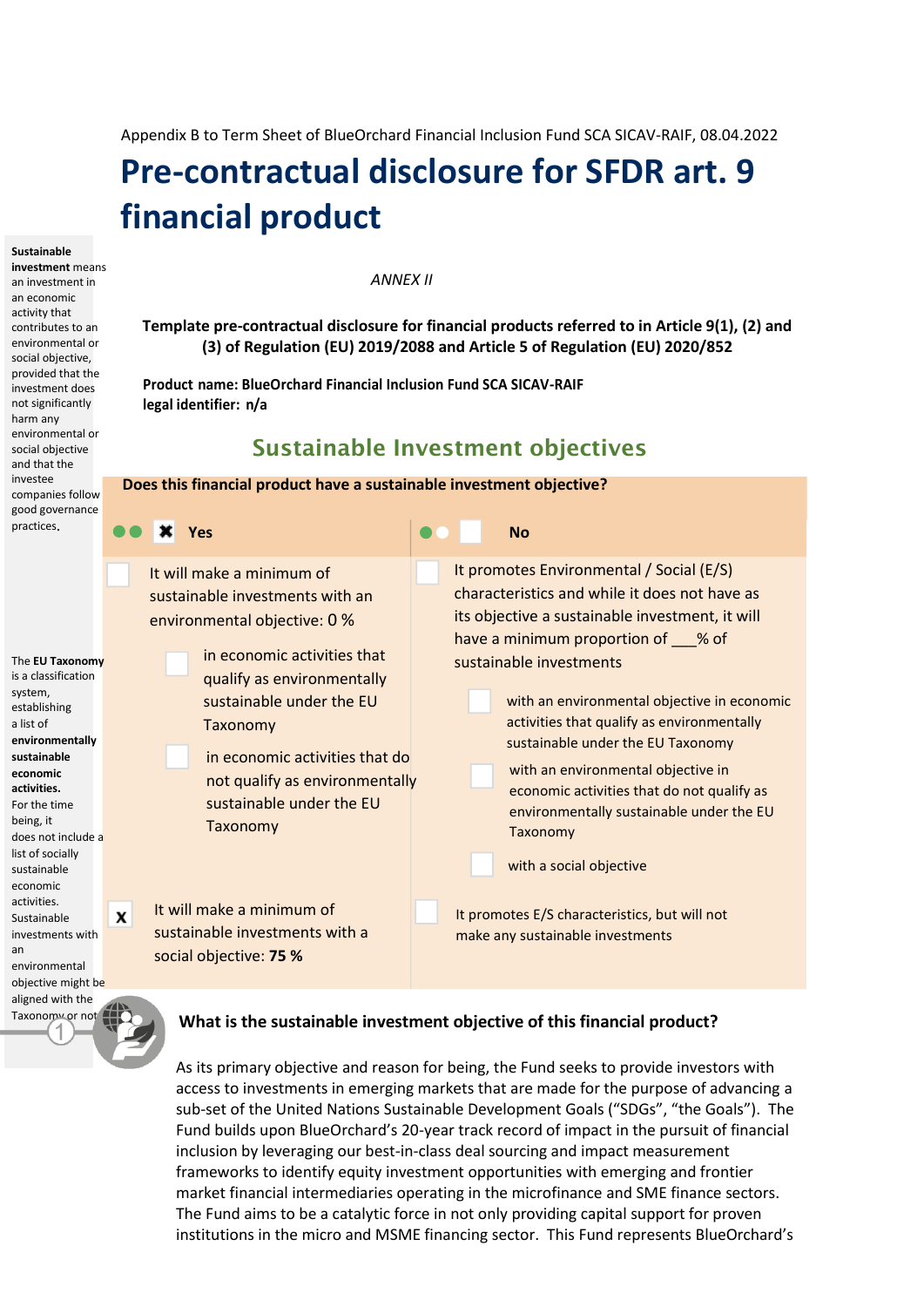**Sustainability indicators** measurehow the environmental or social characteristics promoted by the financial product are attained.

first initiative in developing a sustainable, financial inclusion-oriented product in the private equity market. The Fund is viewed as a strong compliment to the existing platform of exclusively Article 9 funds already focusing on the provision of debt financing to similar financial intermediaries around the developing world. The Fund aims to contribute towards the following SDGs specifically:

- Goal 1: No Poverty
- Goal 3: Good Health and Well-Being
- Goal 5: Gender Equality
- Goal 8: Decent Work and Economic Growth
- Goal 9: Industry, Innovation and Infrastructure
- Goal 10: Reduced Inequalities; and
- Goal 13: Climate Action

Each sustainable investment should positively contribute to at least one of those seven Goals, without significantly harming any sustainable objective.

There is no external reference benchmark designated for the purpose of attaining the sustainable investment objective, but internal proprietary assessments that can serve as benchmark are in place.

### *What sustainability indicators are used to measure the attainment of the sustainable investment objective of this financial product?*

Each investment is expected to have different characteristics in its contributions towards the sustainability investment objective of the Fund and will therefore combine some standard and some custom contribution indicators. These indicators will be determined pre-investment, and tracked and reported regularly during the holding period.

Each investment will track and report on the following elements of its social impact

- Number of beneficiaries\* in rural/urban areas
- Jobs created or maintained

\*beneficiaries are defined as people reached through responsible financial services in emerging market economies.

At least one additional investment specific indicator, aligned to at least one of the selected seven SDGs, will be tracked and reported. Examples of such custom indicators may include:

- Number of female/male beneficiaries
- Beneficiaries having access to affordable financial services
- Volume of investments intermediated to least developed economies
- Beneficiaries reached with affordable health/life insurance
- Beneficiaries reached with affordable climate insurance
- Women beneficiaries that have access to affordable insurance services
- Number of small-scale enterprises financed
- Total number of digital lending/insurance beneficiaries
- Estimated digital lending/insurance YoY growth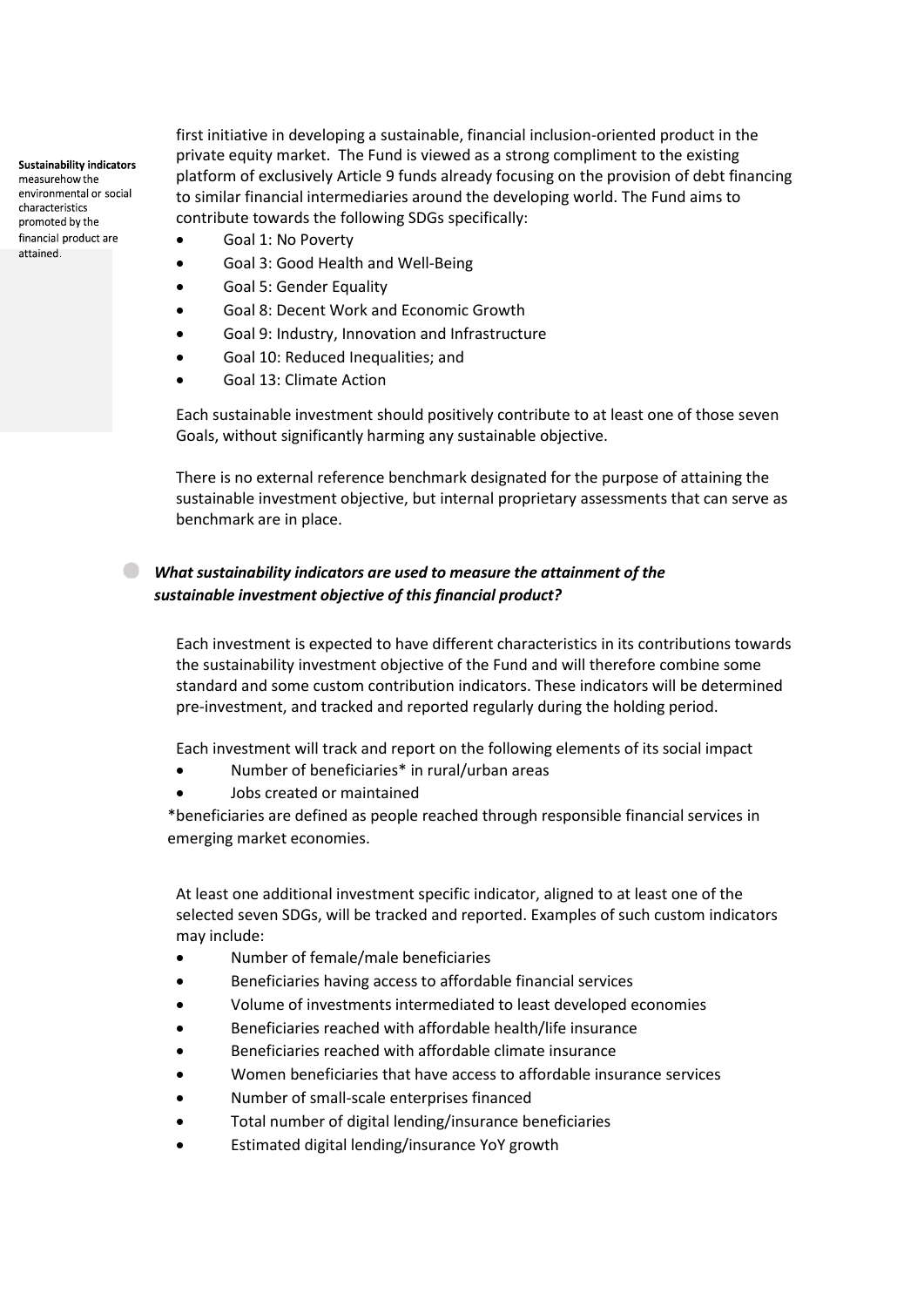**Principal adverse** impacts are the most significant negative impacts of investment decisions on sustainability factors relating to environmental, social and employee matters, respect for human rights. anticorruption and antibribery matters.

### *How do sustainable investments not cause significant harm to any environmental or social sustainable investment objective?*

Each sustainable investment shall contribute solutions to at least one of the global challenges addressed by a sub-set of th[e United Nations Sustainable Development](https://sdgs.un.org/goals)  [Goals](https://sdgs.un.org/goals) ("SDGs", "the Goals"), specifically:

- Goal 1: No Poverty
- Goal 3: Good Health and Well-Being
- Goal 5: Gender Equality
- Goal 8: Decent Work and Economic Growth
- Goal 9: Industry, Innovation and Infrastructure
- Goal 10: Reduced Inequalities; and
- Goal 13: Climate Action

Each sustainable investment should not significantly harm any sustainable objective.

Specific Sustainability & Impact ("S&I") due diligence and frameworks that may include proprietary tools like ESG scorecards will be used to assess all potential investments to identify any significant harm or principal adverse sustainability impacts towards the sustainable investment objective of the Fund.

Each investment in the Fund is carefully selected based on the investee's ability to provide both a reasonable financial return for investors and a positive impact on the communities in which they conduct business. The sustainability and impact objectives of the Fund are explicitly aligned with the concept of trying to catalyse the advancement of the SDGs and expand the market for financial intermediaries specializing in micro and MSME financing in emerging markets. The Fund, in developing its pre-inception pipeline has already passed over opportunities to invest in financial intermediaries that are deemed as being misaligned, or insufficiently aligned, with the sustainability and impact objectives of the Fund.

The notion of "do no harm" is at the core of the Fund's purpose and BlueOrchard closely and very actively monitors developments in emerging markets and specific sectors to identify negative industry trends where they arise and to reassess investment strategy where necessary in that context.

All relevant indicators for adverse impacts on sustainability factors will be assessed at the time of investment.

As part of the ongoing monitoring of its investments, the Fund may, but is not obliged to, reassess any investment against any significant harm to any goal during the holding period.

### *How have the indicators for adverse impacts on sustainability factors been taken into account?*

Specific S&I due diligence and frameworks will be used to vouch the Fund considers the relevant available principal adverse impact indicators (PASI) and to ensure that it does not significantly harm (DNSH) any environmental objective of the Fund. The Fund may, but is not obliged to, reassess any investment against any significant harm or PASI during the holding period.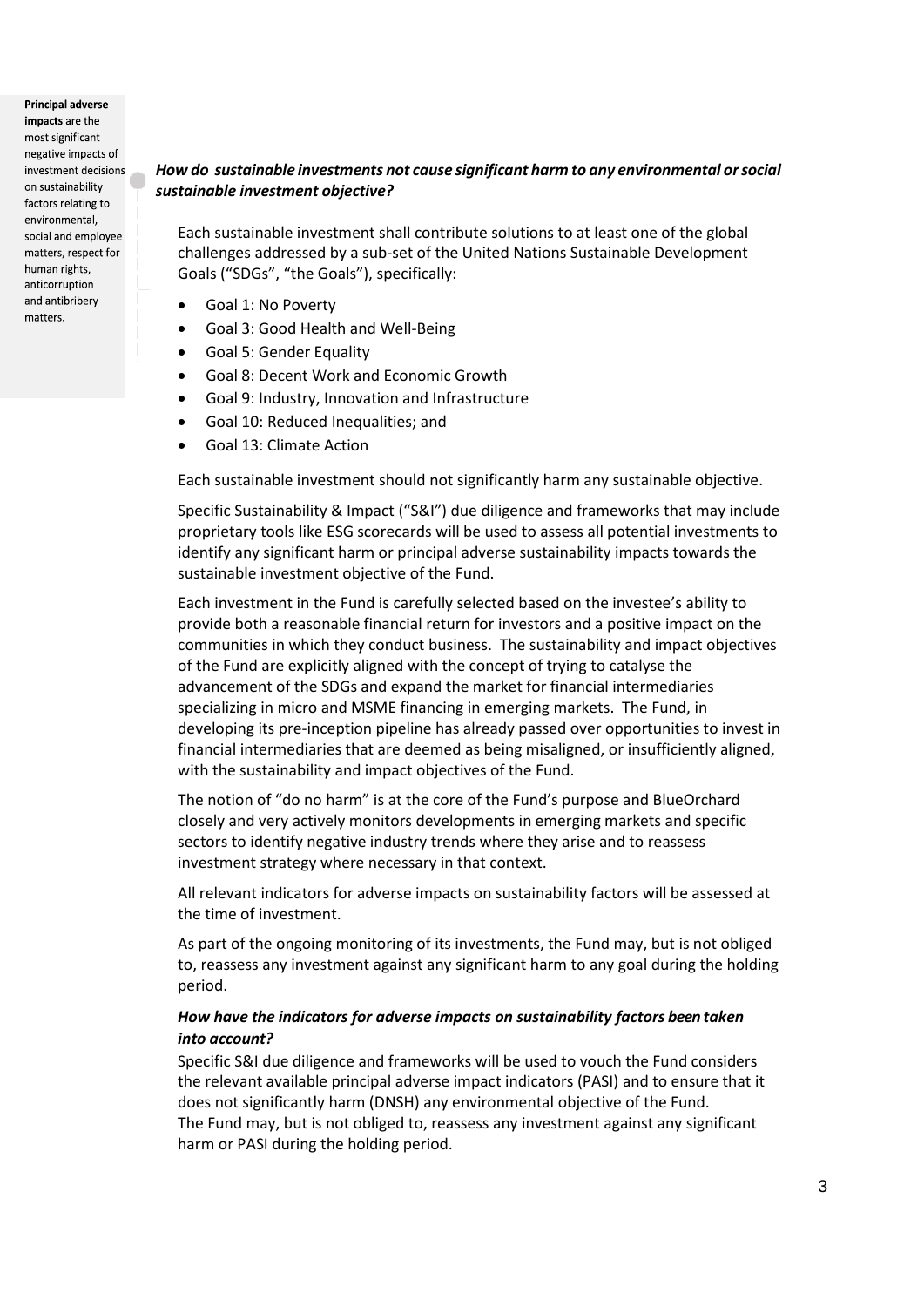### *How are the sustainable investments aligned with the OECD Guidelines for Multinational Enterprises and theUN Guiding Principles on Business and* **Human Rights?**

The S&I due diligence and frameworks will include an assessment of alignment with OECD Guidelines for Multi-national Enterprises and UN Guiding Principles on Business and Human Rights via the ESG Scorecard analysis. Any opportunity found not to be aligned with these guidelines will not be eligible for investment.

The investment strategy guides investment decisions based on factors such as investment objectives and risk tolerance.

### **Does this financial product consider principal adverse impacts on sustainability factors?**



# **What investment strategy does this financial product follow?**

The Fund aims to provide positive financial returns alongside a demonstrable sustainable impact return. It will do so by integrating sustainability and impact criteria across the full investment cycle. From selecting investments that can positively contribute to the sustainable objectives of the Fund and with sound S&I practices, to regular monitoring of S&I indicators and reporting.

The Fund invests only in business models that create a positive contribution towards at least one of the social objectives.

Each sustainable investment shall contribute solutions to at least one of the global challenges addressed by a sub-set of the [United Nations Sustainable Development Goals](https://sdgs.un.org/goals) ("SDGs", "the Goals"), specifically:

• Goal 1: No Poverty

**Yes No**

X

- Goal 3: Good Health and Well-Being
- Goal 5: Gender Equality
- Goal 8: Decent Work and Economic Growth
- Goal 9: Industry, Innovation and Infrastructure
- Goal 10: Reduced Inequalities; and
- Goal 13: Climate Action

Specific indicators per investment will selected, tracked and reported.

In addition, the investment process will follow best practice alignment with the Operating Principles for Impact Management ("OPIM").

### What are the binding elements of the investment strategy used to select the *investments to attain the sustainable investment objective?*

As an impact fund focused on investments in emerging markets, the Fund Prospectus and Investment Guidelines each contain extensive requirements (all of which are binding upon BlueOrchard as the Portfolio Manager) in respect of investment selection and achievement of impact objectives.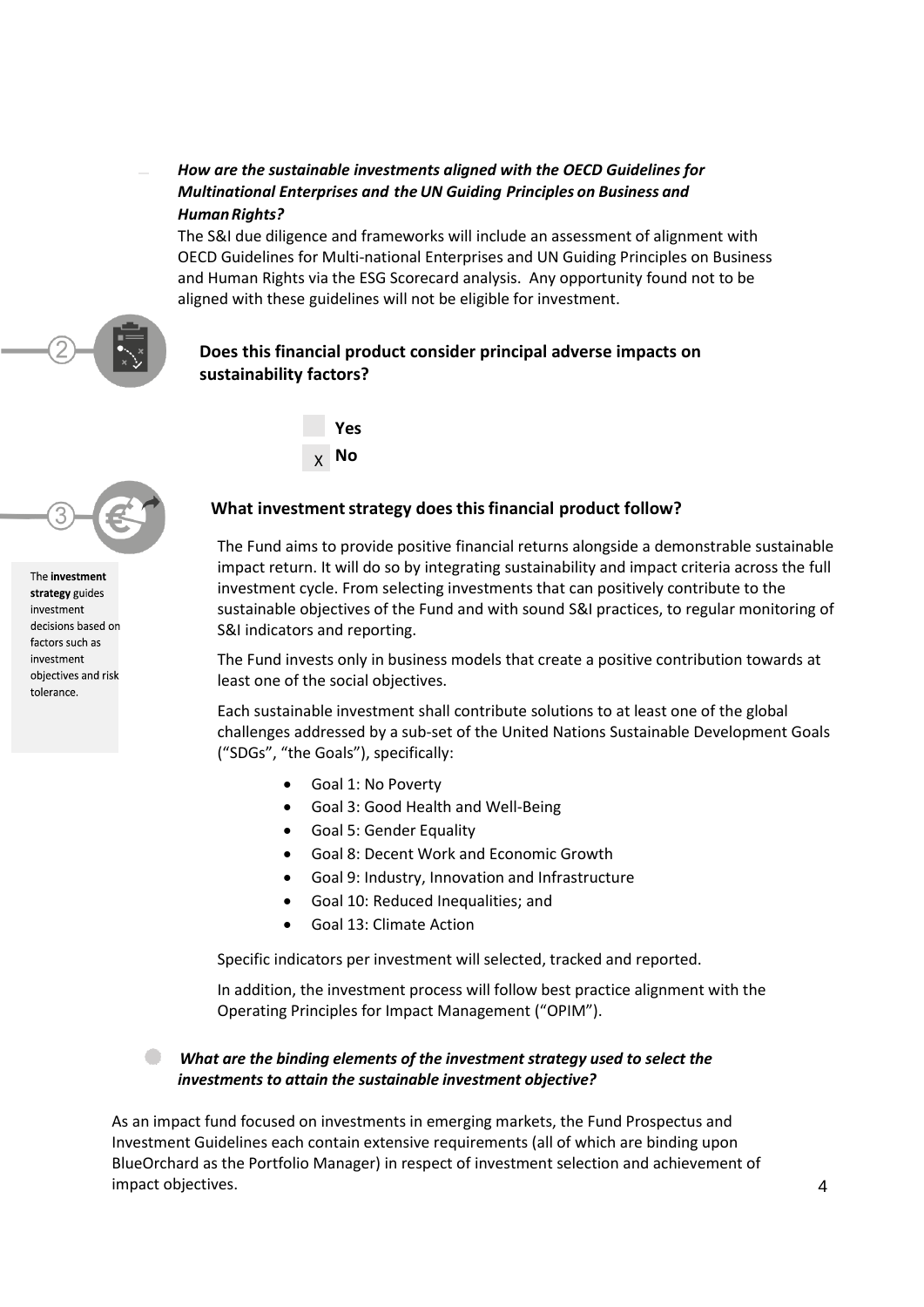The binding elements of the Fund are:

- The Fund will not knowingly invest in any activity that is involved in Excluded Investments, as per the IFC Exclusion List
- All sustainable investments in the Fund will aim to positively contribute to at least one of the seven Sustainable Development Goals outlined above
- The Fund`s investment universe consists of organizations that have low or medium risk ESG ratings, as indicated by the ESG rating scale. Investments into "high ESG risk" are possible but require an additional Impact Committee approval and might require additional engagement with the investee, or additional monitoring requirements (to be defined during the Impact Committee). "Very high ESG risk" organizations are excluded from the Fund's investment universe.
- The Fund targets investments with "Very High" impact and "High" impact, as indicated by the Impact rating scale. Investments into "Medium Impact" are possible but require an additional Impact Committee approval and possible additional engagement and/or monitoring with the investee (to be defined during the Impact Committee). Investments with "Low" impact will be excluded from the investment universe.

The determinations of asset allocation, the regional focus and investment concentration limits, the requirements for impact and ESG assessment are all referenced in the fund documents provided to investors prior to and during the life of an investment in the Fund.

Good governance practices include sound management structures, employee relations, remuneration of

staff and tax compliance.

### *What is the policy to assess good governance practices of the investee companies?*

The S&I due diligence and frameworks will include pre-investment screens and an assessment of the good governance practices of each investment, including on factors such as a Code of Conducts and ESG incident screening.

Post-investment, changes to these factors will be monitored, assessed and engaged with.

All material changes in management, corporate strategy, ownership etc. are contractually required for disclosure to BlueOrchard and subject (in specific cases such as change in ownership or strategy) may be subject to specific governance involvement of BlueOrchard designated members of the Target company's Board of Directors.